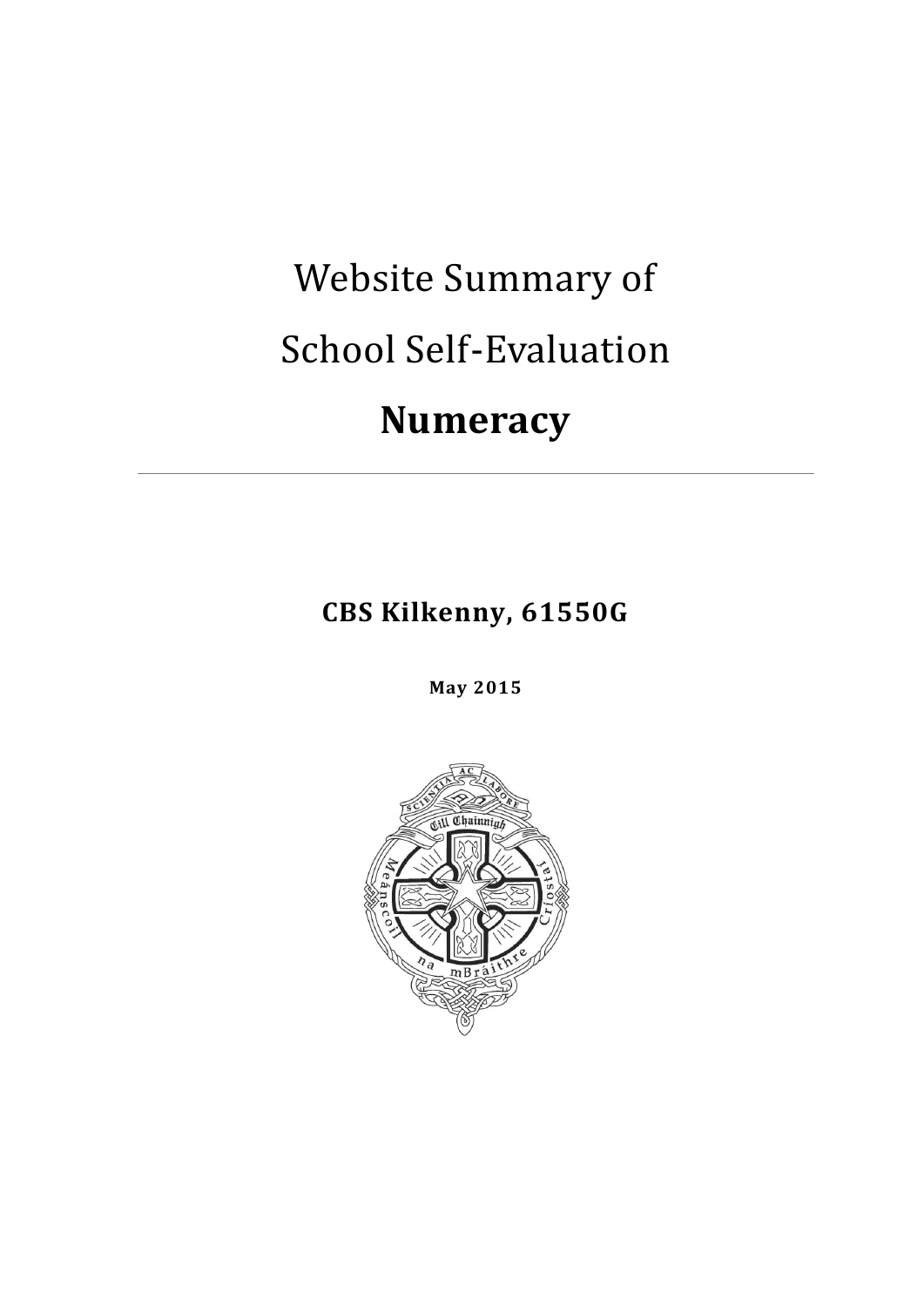#### **1. Introduction**

This School Self-Evaluation (SSE) plan in NUMERACY is the second of its kind in a series of self-evaluation projects within CBS Kilkenny. The first area examined was LITERACY. Summaries of these and future plans will be published on the school website, www.cbskilkenny.ie.

#### **2. Focus of the Evaluation**

This process of evaluation is carried out in accordance with guidelines published by Department of Education Inspectorate for use in post-primary schools (Dept of Ed Inspectorate, 2012). Using the three themes of Learner Outcomes, Learning Experience and Teachers' Practice, three subthemes were selected for evaluation. These are:

| <b>Learner Outcomes:</b> | <b>Attainment</b>             |
|--------------------------|-------------------------------|
| Learning Experience:     | <b>Engagement in learning</b> |
| Teachers' Practice:      | <b>Teaching Approaches.</b>   |

#### **3. School Context**

CBS Kilkenny is a voluntary secondary school located in the heart of Kilkenny city. Founded in 1859 by the Christian Brothers, it was transferred to the trusteeship of ERST in 2006. The school has as its mission statement, "Our school, founded by the Christian Brothers, endeavours to be a caring Christian Community which promotes to the best of its ability the personal, spiritual, physical and intellectual development of its students".

CSB Kilkenny has an enrolment of 665 boys and a teaching staff of 42. CBS Kilkenny offers the established JC, LC, TY and LCVP. The school provides instruction in seventeen subjects at JC level and twenty one subjects at LC level. Approximately twenty primary schools in the Kilkenny area are feeder schools to CBS Kilkenny. Enrolment is oversubscribed every year.

### **4. Methodologies and Findings**

Both quantitative and qualitative techniques were employed to gather data in the themed areas over a period of approximately nine months. This included standardised test scores, state examination results and probing surveys of students, parents and teaching staff. These information gathering exercises have provided rich data which has been critically evaluated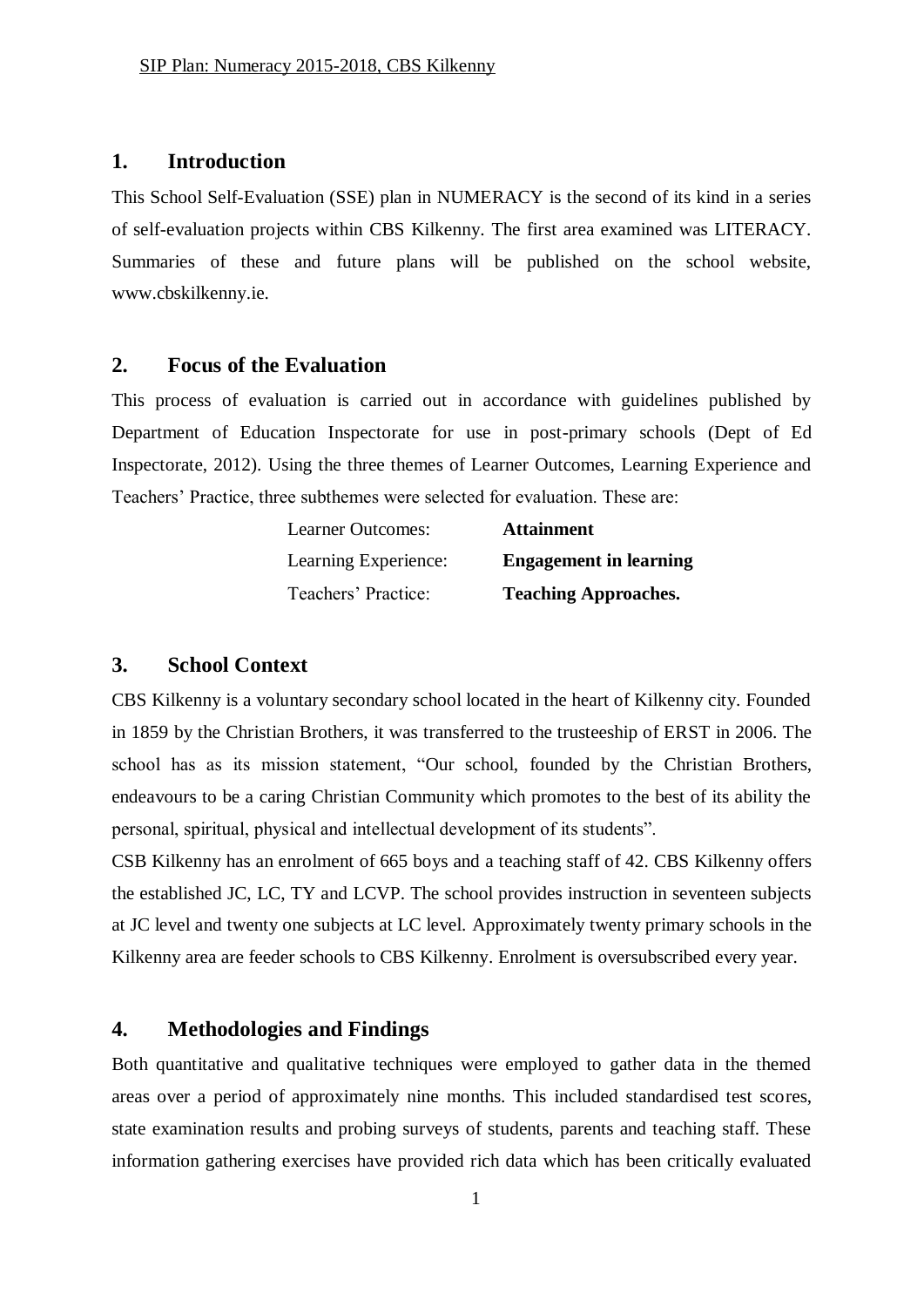#### SIP Plan: Numeracy 2015-2018, CBS Kilkenny

by management, the Career Guidance and Learning Support departments and subject teachers. In particular a **School Improvement Planning (SIP) Group** has been established, comprising nine individuals from a broad spectrum of areas within the school. While this group has been consistently involved in all aspects of the process, a significant number of other staff members have also had the opportunity to be involved in SIP.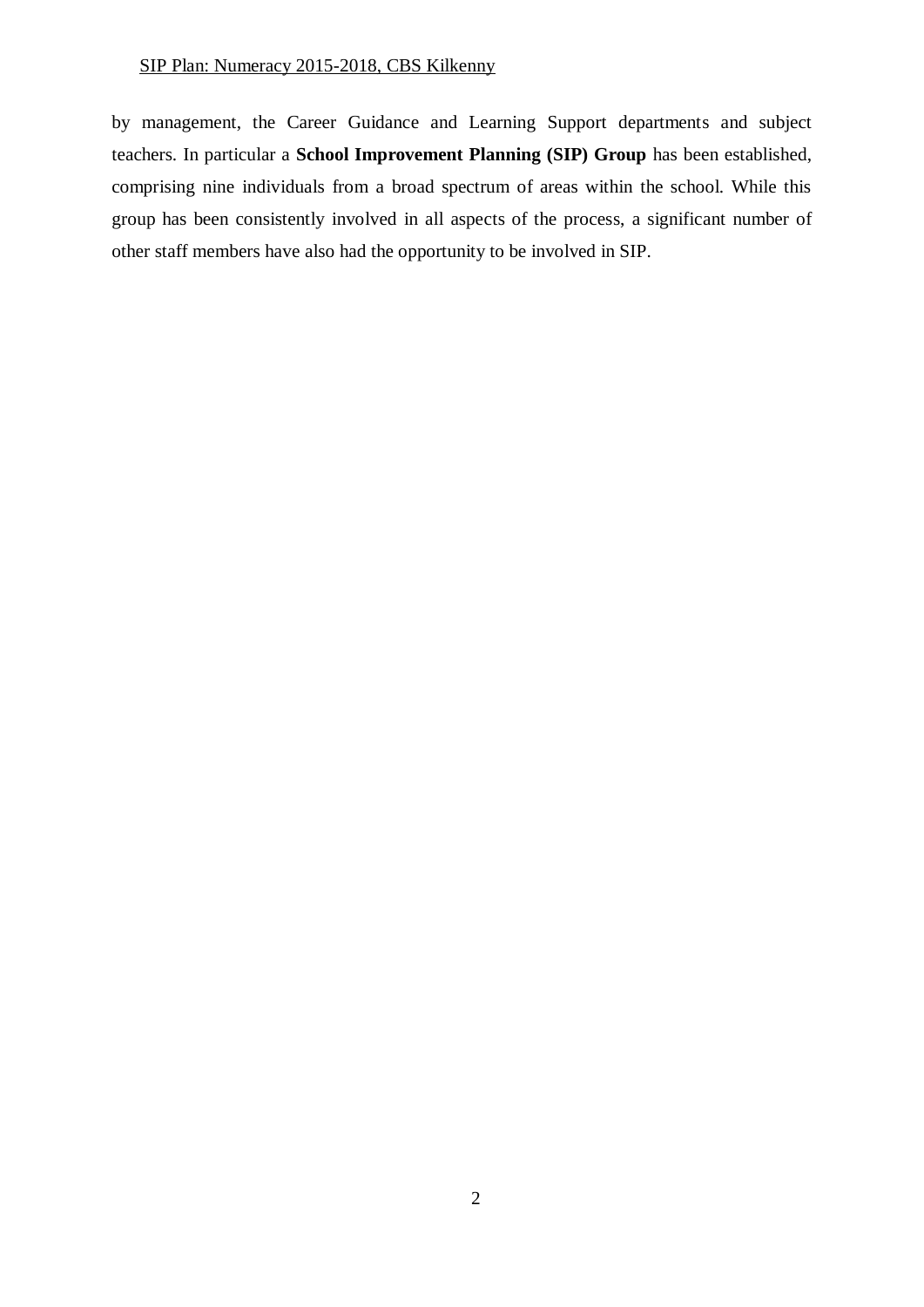| <b>SIP for Numeracy: Aug 2015 to May 2018</b>                   |                                                                                                                                                                                                                                                                                                                                                                                                                                                                                                                                                                                                                                                                                                                                                                                                                                                                                                                    |
|-----------------------------------------------------------------|--------------------------------------------------------------------------------------------------------------------------------------------------------------------------------------------------------------------------------------------------------------------------------------------------------------------------------------------------------------------------------------------------------------------------------------------------------------------------------------------------------------------------------------------------------------------------------------------------------------------------------------------------------------------------------------------------------------------------------------------------------------------------------------------------------------------------------------------------------------------------------------------------------------------|
| Themes: Attainment, Engagement in Learning, Teaching Approaches |                                                                                                                                                                                                                                                                                                                                                                                                                                                                                                                                                                                                                                                                                                                                                                                                                                                                                                                    |
| <b>Summary of Main Strengths</b>                                | When analysed against the normal distribution curve the Numerical Reasoning scores of incoming first years are better<br>than the norm.<br>State exam results are very good and compare well nationally.<br>Student survey: 61% use maths skills and methods in many other subjects.<br>Student survey: 78% see the relevance of maths in everyday life.<br>Student survey: Only 4% stated that they were never comfortable sharing ideas in the classroom setting.<br>Student survey: 73% can recall the main points of what someone says most/all of the time.<br>Competency test results for first years were high in the majority of topics.<br>Teacher survey: Learning outcomes are identified and referred to in my lessons.<br>Teacher survey: Lower to higher order thinking and problem-solving are utilized in my lessons.<br>Teacher survey: I am open to engaging with different teaching approaches. |
| Areas prioritised for                                           | Teacher survey: I emphasize cross-curricular links in my subject.<br>Student survey: "I like maths", 22% in bottom 2 responses.                                                                                                                                                                                                                                                                                                                                                                                                                                                                                                                                                                                                                                                                                                                                                                                    |
| Improvement                                                     | Student survey: Only 10% responded positively to "I always check my answers in the back of the book".<br>Student survey: Only 6% responded positively to "I usually try to estimate an answer to a maths question".<br>Student survey: Only 24% responded positively to "My work is clear, well spread out and easy to read".<br>Student survey: "My teachers in all subjects use the same words and methods for mathematical concepts", only 4%<br>strongly agree (with 46% in top two responses).<br>The competency test identified Probability and Units as areas of weakness for incoming first years.<br>Teacher survey: Collaborative and cooperative learning using paired work or group work is practiced in my lessons.<br>Teacher survey: Differentiated teaching and testing methodologies are practiced in my lessons.                                                                                 |
| Actions to support<br>implementation of SIP                     | <b>Management</b> : Facilitate and support all aspects of the SSE process, facilitate CPD, facilitate in-house in-service<br>provision, support subject Dept planning, convene regular SIPGroup meetings, drive and support SSE initiative school<br>wide, dedicated numeracy class to continue for all 1st year students, allocate LS and extra tuition support where<br>appropriate, emphasise the importance of full attendance, communicate drive for improved presentation to parents, include<br>presentation template in Student Diary, print "Dos and Don'ts" in Student Diary, insert page in Student Diary to record<br>test results, print summary of Literacy Plan actions and Numeracy Plan actions in Teacher Diary, Continue IT Club,<br>Ensure AUP is reviewed regularly and that all staff are aware of content, provide roman numeral versions of all rooms,                                     |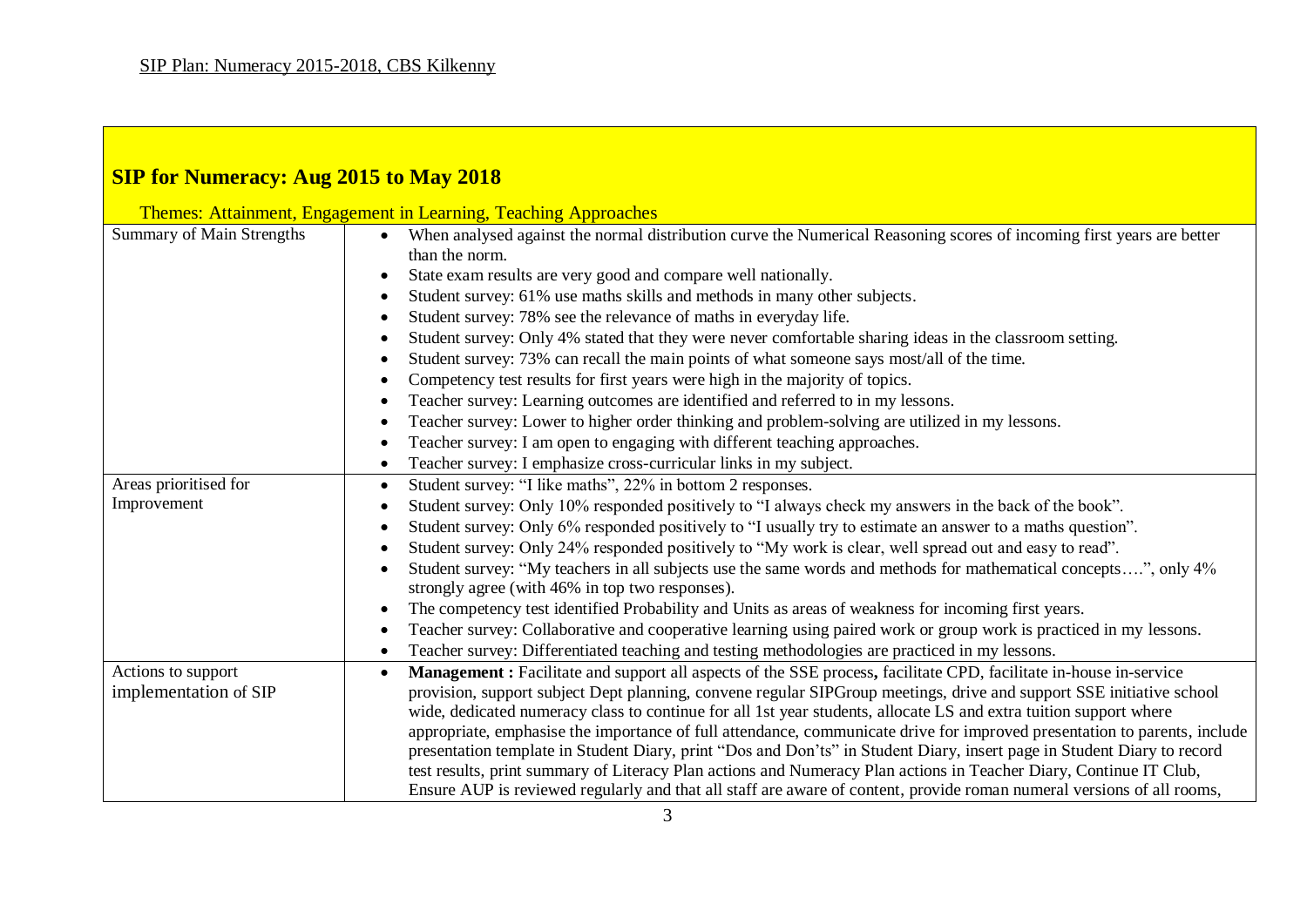(contd…..)Actions to support implementation of SIP

support development and implementation of Numeracy Policy.

- **Year Heads:** Analyse academic reports and identify students of concern, monitor attendance, make representations for LS where appropriate.
- **Teachers**: Aim to improve standard of student presentation, monitor and comment on presentation, embed the use of presentation templates, provide AfL feedback on presentation, display presentation templates in all rooms, numeracy rich environment, allow sufficient wait time to answer, highlight the numeric aspects of subject, implement strategies to incorporate the key skills of **Managing Information and Thinking (see below),** be aware of AUP policy and internet safety, have student record their test results, provide class average, seat rotation, one calculator model, encourage estimation**,** Casio Sci Calc, where appropriate write "Always check your answer in the back of the book" permanently on the board, provide research and presenting opportunities for students, use vocabulary boards to display key numeracy terms and formulas.
- **Subject departments**: include appropriate reference to Literacy and Numeracy in subject plans and make direct reference to the agreed actions below as appropriate, to implement the recommendations of the SIP Plan, move towards increased digitalisation of records through a shared folder on Google Drive.
- **Maths (and other Numeric) Departments:** develop Numeracy Policy, review each tranche of academic reports and state exam results, Casio Sci Calc, provide in-service to all staff on uniform mathematical approaches, minimise use of calculator in first year, ensure that students work to the presentation template, provide AfL feedback on presentation, display presentation templates in all rooms, encourage participation in Numeracy Week each Oct, where appropriate write "Always check your answer in the back of the book" permanently on the board, ask students to tick their homework answers to indicate they have checked them, encourage estimation before answering, ratify Dos and Don'ts page for Student Diary, maintain Statistics Noticeboard, utilise censusatschool and mathseyes and other initiatives which apply maths to real-life.
- **Learning Support Dept:** Liaise closely with Maths Dept and Management to identify students of concern and to ensure the effective targeted allocation of resources and support.
- **SIPGroup:** support the implementation of this Plan, to disseminate information to Subject Depts, collaborate regularly, to monitor progress and to reiterate practices until embedded.